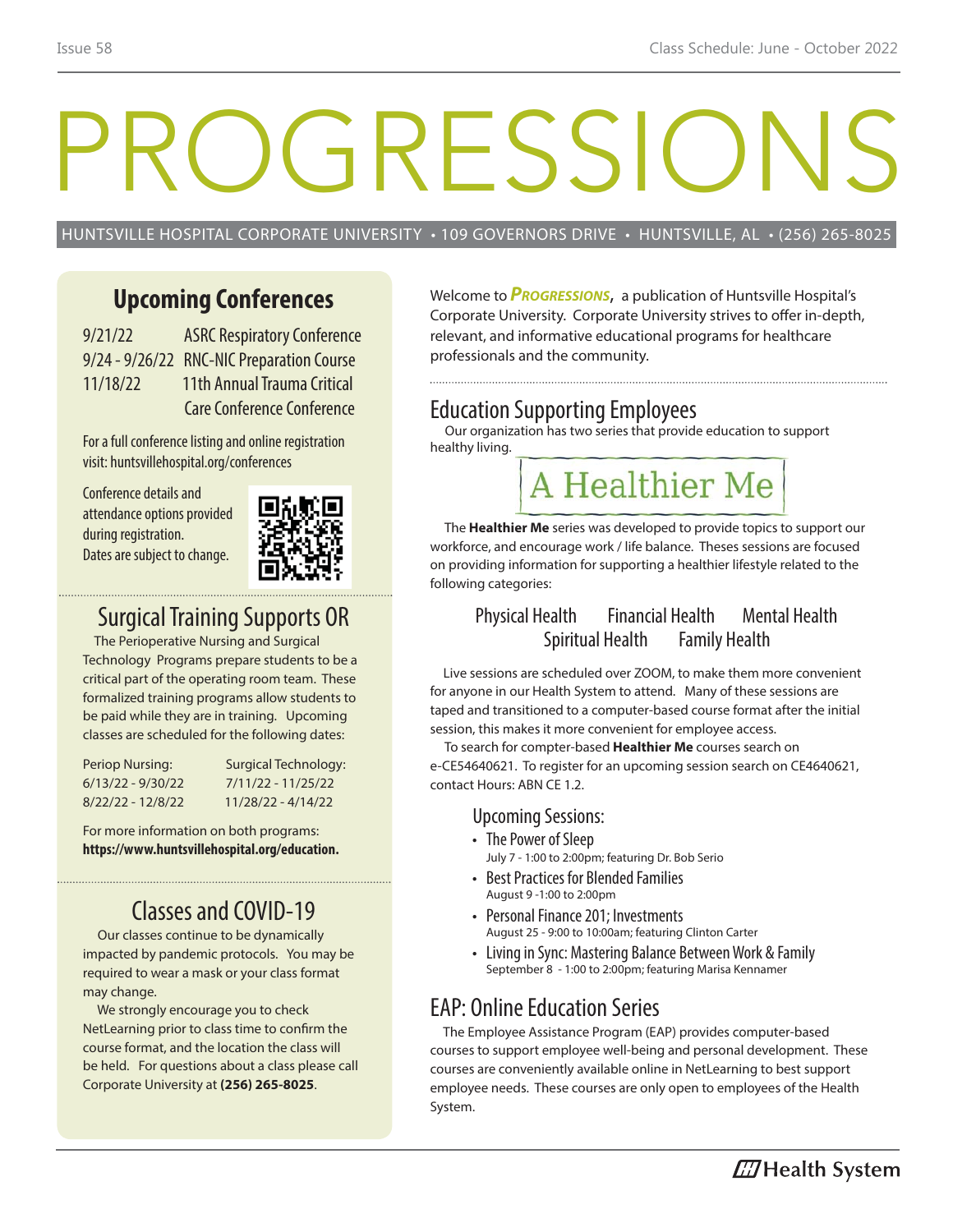### **Clinical Excellence · General Nursing**

#### Basic LPN IV Therapy

This workshop, designed for LPNs interested in practicing IV therapy, consists of lectures, a written test, insertion techniques, and maintenance care. Upon successful completion of this course, the participant will have the basic skills for administering IV therapy. Space limited to 20. For HH LPN employees only.<br>**Course #:** CE53831021 **C** 

**Contact Hours: ABN CE 3.6 Instructor:** Yvette Hawkins **Dates & Times:**  Jun 9, Jul 8, 19, Aug 1, Sep 8, Sep 26, Oct 24 - 8:00 to 12:00 pm

#### Back to Basics - An EKG/ Telemetry Refresher (short course)

This course covers the heart's electrical conduction system, purpose and scope of telemetry, various families of cardiac rhythms (including death rhythms) and much more.

**Course #:** CE51390622 **Contact Hours:** ABN CE 1.8 **Instructor:** Carla Sims **Date & Time for Huntsville Hospital:**

July 28 - 7:30 to 10:00am; October 12 - 4:30 to 7:00pm

#### Access Site & Groin Management

Class participants learn to identify common sites for vascular access, and how to achieve and maintain hemostasis in patients

following access. **Course #:** CE52390121 **Contact Hours:** ABN CE 2.4 **Instructor:** various **Dates & Times:** June 15 - 1:00 to 3:30pm; Jul 20, Aug 17, Sep 7, Oct 19 - 8:00 to 10:30 am

#### Removal of Arterial and/or Venous Sheaths

This course will show the proper technique and procedure for removal of arterial and venous sheaths and groin management..

**Course #:** CE53970821 **Contact Hours:** ABN CE 2.4 **Instructor:** various **Date & Time:** Jul 20, Aug 17, Sep 7, Oct 19 - 10:30 to 12 pm

**Prerequisite:** Access Site & Groin Management

#### Intra-Aortic Balloon Pump Management (IABP)

This class covers the theory set-up and troubleshooting for the I.A.B.P.. **Course #:** CE51130322 **Contact Hours:** ABN CE 4.8 **Dates & Times:**

August 11, September 15, October 13 - 8:00 to 11:00am

#### i-STAT Certification

i-STAT Certification Training is required for all hospital personnel who perform i-STAT testing. Students are taught POCT policies and procedures, including patient identification protocols, specimen collection and processing, reagent handling, analyzer function, test performance, test interpretation, and result reporting. For HH employees only.

**Course #:** LAB3900120+ **Hours:** 2.0 **Instructors:** POC Staff **Dates & Times:** Jun 7, Jul 19, Aug 16, Sep 27, Oct 25 - 7:30 to 9:30am

#### POC Glucometer Certification

This class is mandatory for all employees required to perform Point-of-Care Glucometry testing. This class is for HH employees only. **Course #:** LAB3620118+ **Hours:** 1.25 **Instructor:** POC Staff **Dates & Times:** June 6, July 20, Aug 17, Sep 28, Oct 26 - 7:30 to 8:45am



#### **EPOC Certification**

Participants learn to identify components of Epoc System, describe how to collect a specimen, discuss use of reader, discuss the use of the Host and explain the maintenance. For Huntsville Hospital employees only.

**Course #:** LAB3890120+ **Hours:** 2.0

**Instructors:** various POC & CNP instructors

**Dates & Times:** Jun 17, 24, Jul 1, 15, 29, Aug 12, 26, Sep 16, 23, Oct 7, 21 - 7:30 to 9:30am

#### Collection Manager Training

This course covers the traning and check-off process for collection manager device used for collection of lab specimens. For Huntsville Hospital employees only.

**Course #:** LAB3820118+ **Hours:** 1.0

**Instructors:** various

**Dates & Times:** Jun 20, Jul 18, Aug 15, Sep 19, Oct 17 - 10:30 to 11:30am

#### Basics of Alzheimer's Disease: Dementia 101

This class reviews the 10 Warning Signs of Alzheimer's Disease , reviews the difference between Alzheimer's and dementia, and covers the affects of Alzheimer's disease related to memory, communication, and behavior.

**Course #:** CE51480622 **Contact Hours:** ABN CE 1.0 **Instructor:** various **Dates & Times for Madison Hospital:**  Aug 11, Oct 13- 8:00 to 10:00am

#### Recognition of Deterioration

This course is a simulation learning opportunity for RN, LPN, PCA, RT, and any staff member wanting to learn about Rapid Response and Code Blue process. This course provides opportunities to learn the skills necessary for emergencies, improve staff confidence, improve performance in caring for a patient experiencing deterioration, and ultimately improve patient outcomes.

**Course #:** CE52870122 **Contact Hours:** ABN CE 2.4 **Instructor:** Heather Thacker **Location:** CNP Sim Lab **Date & Time:** Jun 3, Jul 8, Aug 19, Sep 9, Oct 14 - 1:00 to 3:00 pm

#### Therapeutic Hypothermia Management

This course helps prepare nurses for the patient management aspects of Targeted Temperature Management, and the purposes of those interventions.

**Course #:** CE54420821 **Contact Hours:** ABN CE 2.1 **Instructor:** Heather McAllister **Location:** HH Main, 6N classroom **Date & Time:** Jun 17, Aug 3, Oct 14 - 8:00 am to 10:00 am

#### Ventricular Assist Device Management

This course reviews hemodynamics, and how it relates to the placement, purpose, and management of a patient with a Tandem Heart. Students also learn about the purpose of the Impella Devices well as the difference between LV and RV Impella **Course #:** CE54410622 **Contact Hours:** ABN CE 3.30 **Instructor:** Heather McAllister **Dates & Times:** Aug 26, Oct 17 - 8:00 to 11:00am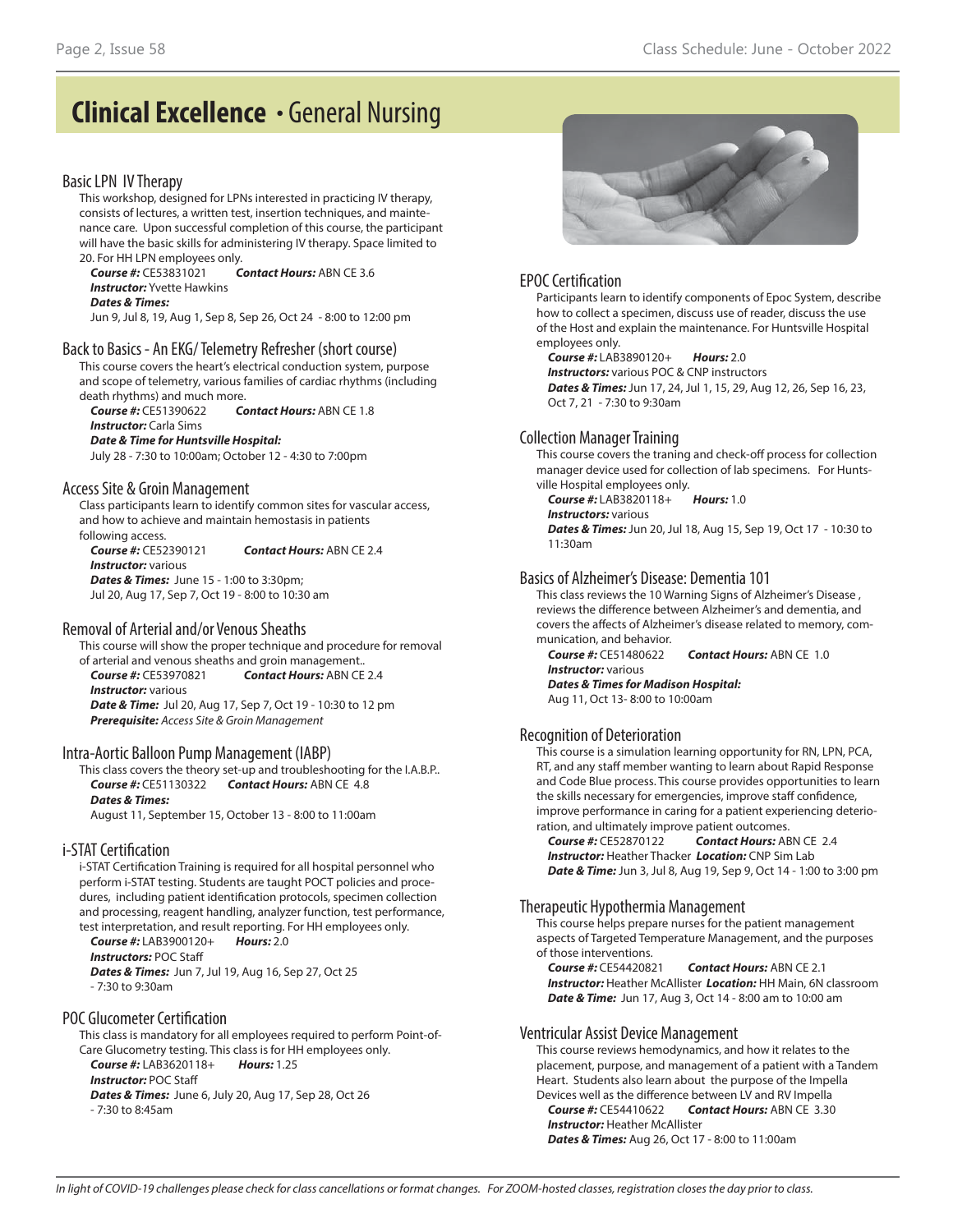#### **NEW:** Making of a Mentor/Coach for RNs & LPNs

This course is designed to provide guidance and tools to support orienting newly employed nursing staff and precepting nursing students. Topic covered include the mentor/coach and trainee relationship; guidelines and expectations for providing a Safe/Caring/Kind environment for patients, families, and staff/students; and adult learning styles and training techniques for success. The course is open to RN and LPN employees only.

**Course #:** CE52800622 **Contact Hours:** ABN CE 4.8 **Dates & Times:** Jul 20, Aug 3 - 8:00 am to 12:00pm; or 1:00 to 5:00pm; Aug 15 - 12;00 to 4:00pm

#### Student Nurse Aide Transition Class

The Alabama Board of Nursing is supporting a new role in the nursing team, a Student Nursing Aide (SNA). This is a role for nursing students that have completed Nursing Fundamentals and the Pharmaceutical Class. These Student Nurse Aides must attend this class to prepare them for the best practices related to care interventions.

**Course #:** CNP02251121 **Hours:** 6.0 **Instructor:** Clinical Nursing Practice Team

#### **Dates & Times:**

Jun 3, 6, 10, Jul 7, Aug 17, Sep 6, Oct 13 - 8:00am - 2:00pm

#### Safe Patient Mobility (PCA / RN / LPN)

This class will cover one or more of the following unit-specific safe patient handling devices: MaxiSlides, Sara/Stedy-Fall Prevention device-Limited assist/mobility sit-to-stand, Sara 3000-Moderate assist/ mobility sit-to-stand Opera/Maxi Move-Total assist/mobility lift.

**Course #:** CNP02190421+ **Hours:** 2.0 **Instructor:** Various

**Dates & Times:** Jun 6, Aug 1 29, Sep 6, 26, Oct 10 24 - 9:00 to 11:00am; Aug 15, - 2:00 to 4:00pm

#### Medical Service Line Fundamentals

This course covers the fundamentals for new nurses working in the Medical Service Line. The training covers proper use of patient handing equipment, top risks in the environment of care, ideal strategies forprofessional communication with staff, and patient-focused measures that improve quality of life.

**Course #:** CE53000122 **Contact Hours:** ABN CE 5.0 **Instructor:** Various

**Dates & Times:** Jun 2, Jul 28, Aug 18, Sep 22, Oct 6 - 8:00am - 12:00pm

#### Medical Service Line Documentation

This course covers the fundamentals of documentation for new nurses working in the Medical Service Line. The training covers: elements of a tracer, common Joint Commission questions.

**Course #:** CE54821021 **Contact Hours:** ABN CE 5.0 **Instructor:** Various

**Dates & Times:** Jun 2, Jul 28, Aug 18, Sep 22, Oct 6 - 1:00 - 4:00pm

#### Do or Die: Lethal Cardiac Rhythms

In this class students will learn about lethal cardiac rhythms and required responses from caregivers, how to identify ventricular tachycardia, torsades, ventricular fibrillation, ventricular standstill, idioventricular, and agonal and asystole.

**Course #:** CE57370122 **Contact Hours:** ABN CE 1.8 **Instructor:** Wendy Cantrell

**Dates & Times:** July 7 - 3:00 - 4:30pm; Sept 30 - 8:00 to 9:30am

#### NICU 2.0 **(ZOOM & live options)**

This course covers a systems approach to physiology, presentation, diagnosis, conditions, medications, and treatments for neonates. **Course #:** CE52440121 **Contact Hours:** ABN CE 8.4 **Instructor:** various **Date & Time:** August 3- 8:00 am to 5:00 pm



#### Breastfeeding for Patient Care Techs

Breastfeeding for patient care techs is a class to support the breastfeeding mother. This class reviews basic breastfeeding information, expenses myths and beliefs, and breast pump use. **Course #:** WCS6930222 **Hours:** 2.0

**Dates & Times:** July 11, Sep 12 - 7:00 to 8:00am, 1:00 to 3:00pm

#### An Introduction to Breastfeeding

This provides an introduction to the benefits of breastfeeding as it pertains to patients, anatomy of the lactating breast, frequency and duration of feeding sessions, expressing milk and NAS protocols. **Course #:** CE54870122 **Contact Hours:** ABN CE 4.4 **Dates & Times:** Jun 22, Sept 8 - 8:00am to 12:00pm

#### Breastfeeding: A Comprehensive Class for Nurses

This two day class provides a comprehensive overview of breastfeeding support resources, and best practices in the support of breastfeeding patients. This is a two day course, and both days must be completed for credit.

**Course #:** CE52890221 **Contact Hours:** ABN CE 16.8, ANCC 14.0 **Dates & Times:** July 20 & 22 - 8:00am to 5:00pm October 19 & 21 - 8:00am to 5:00pm

#### RTS  $^\circ$  Perinatal Bereavement Training for Healthcare Workers

The Resolve through Sharing class is designed for nurses, doctors and other healthcare professionals that care for women coping with pregnancy loss. The topics of grief, mourning, and pregnancy attachment as well as instruction on using the Resolve Through Sharing Perinatal Bereavement program.

**Course #:** CE53980521 **Contact Hours:** ABN CE 2.4 **Dates & Times:** July 23 - 10:00am to 12:00pm

#### S.T.A.B.L.E. Certifi cation Course **(ZOOM & live options)**

This course helps organize details and intervention necessary to provide initial care to sick or premature infants. It is also designated to address care during the post-resuscitation/pre-transport stabilization period.

**Course #:** CE51310722 **Contact Hours:** ABN CE 9.7 **Instructor:** various **Location:** W&C Ground Floor Classroom **Date & Time:** July 6, October 5 - 8:00am to 5:00pm

#### Small Baby Class

This course covers presentation, diagnosis, conditions, medications, and treatment protocols for extremely low birth weight neonates. **Course #:** CE52460121 **Contact Hours:** ABN CE 9.6 **Instructor:** various **Location:** W&C Ground Floor Classroom **Date & Time:** June 6, September 7 - 8:00 am - 5:00 pm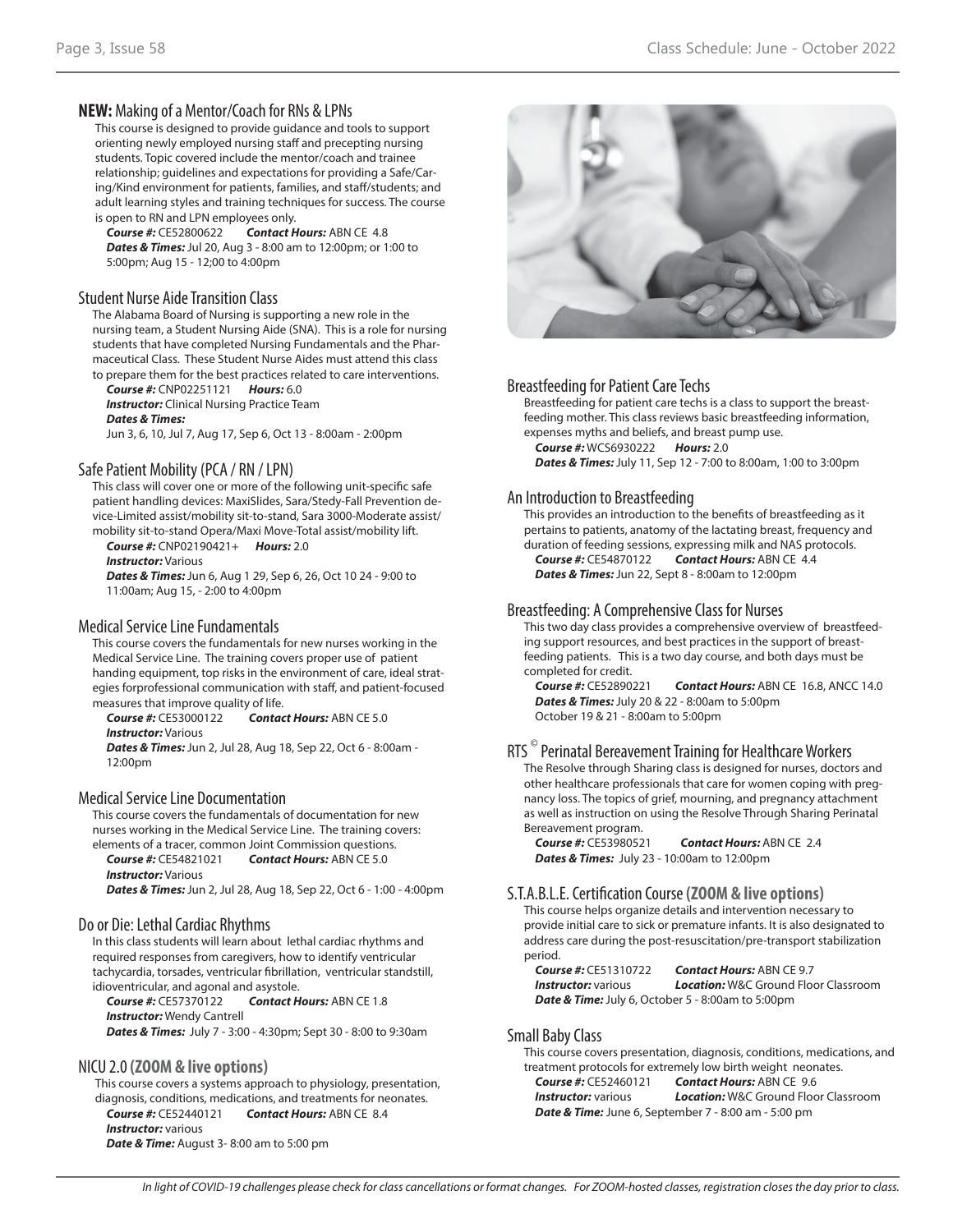### **Clinical Excellence · Topics of Patient Management**

This lecture series is designed for new Huntsville Hospital clinical personnel.

#### TOPM: Cardiac Module - Basics

The Cardiac Module covers congestive heart failure and myocardial infarction. Information includes disease process, core measures, and care of the patient. Simulation lab scenarios are presented in this class. Huntsville Hospital employees need to contact their educator to register for this class. For others, contact Alicia Pettis at Alicia.Pettis@hhsys.org.

**Course #:** CE53950521 **Contact Hours:** ABN CE 4.8 **Instructor:** Alicia Pettis **Non-Employee Cost:** \$50 **Date & Time:** Jul 5, Aug 16, Sep 21 - 8:00 am to 12:00 pm

#### TOPM: Diabetes Management

The class will cover statistics and complication of diabetes, symptoms of Type 1 & 2 diabetes and pattern management and treatment of diabetes. **Course #:** CE52370121 **Contact Hours:** ABN CE 1.2 **Instructor:** various

**Dates & Times:** Jun 9, Jul 14, Aug 11, Sep 8, Oct 13 - 8:00 to 9:00 am

#### TOPM: Hemodynamic Monitoring Module

This course includes review of cardiac physiology, pulmonary artery catheter, waveform pressure changes, cardiac performance, output and index, preload, afterload, contractility, set-up of hemodynamic monitoring system and case studies, diagnostic and treatment indications, drugs and other interventions, monitoring issues, set-up and insertion of PA-catheter and, aseptic technique for interventional procedures. Huntsville Hospital employees need to contact their educator to register for this class. For others, contact the instructor, Heather.McAllister@hhsys.org.

**Course #:** CE52410121 **Contact Hours:** ABN CE 3.3 **Instructor:** Heather McAllister **Non-Employee Cost:** \$30 **Date & Time:** July 14, September 14 - 8:00 to 12:00pm

#### TOPM: Managing Peripheral IVs and Central Vascular Access Devices

This course teaches advanced IV techniques, including strategies for dealing with complications, accessing difficult veins, reviewing different central vascular access devices, and the care and maintenance of peripheral IV's, PICC's, and implanted catheters. For HH RN and LPN employees only.

**Course #:** CE53530221 **Contact Hours:** ABN CE 4.8 **Instructor:** Leigh Befort **Location:** Cochran 420 **Dates & Times:** Jul 6, Sep 7 - 12:00 to 3:00pm Jun 10, Jul 20, Aug 3, 4, Sep 27, Oct 12, 27 - 8:00 to 11:00 am

#### TOPM: Neurology Module-Basic

This class will cover neuro-assessment from a simple basic exam to a full detailed exam for a critically ill neuro-patient. Also, the most common neuro emergencies, strokes and seizures, will be reviewed including pathophysiology, diagnosis and treatments. Huntsville Hospital employees need to contact their educator to register. For others, contact the instructor.

**Course #:** CE54000621 **Contact Hours:** ABN CE 2.4 **Instructor:** various **Non-Employee Cost:** \$50 **Date & Time:** Jun 6, Jul 7, Aug 18, Sep 1, Oct 13 - 8:00 to 10:00 am

#### TOPM: Neurology Module-Advanced

The first 2 hours of this class will be Neurology-Basic. The second half of the class focus on neuro-traumatic injuries including head and spinal injuries, care of patients with increased intra-cranial pressure (ICP) and ICP monitoring. Huntsville Hospital employees need to contact their educator to register. For others, contact the instructor.

**Course #:** CE54010621 **Contact Hours:** ABN CE 4.5 **Instructor:** various **Non-Employee Cost:** \$50 **Date & Time:** Jun 6, Jul 7, Aug 18, Sep 1, Oct 13- 8:00 to 12:00 pm

#### TOPM: NxStage Critical Care Management Class

This course builds a working knowledge of the components and concepts of the NxStage System One. Students will perform basic skills of system operation including monitoring, documentation and alarm trouble-shooting. The class is followed by a student demonstration of skills.

**Course #:** CE51270622 **Contact Hours:** ABN CE 2.4 **Instructor:** various

**Date & Time:** Jul 14, Aug 11, Sep 8, Oct 13 - 10:00a to 2:00p

#### TOPM: Procedural Sedation Analgesia

This course will help prepare employees to identify sedation levels by assessment, list monitoring parameters, identify medications used in sedation, and understand discharge criteria.

**Course #:** E-CE55160122 **Contact Hours:** ABN CE 1.0 **Dates & Times:** Jun 17, 24, Jul 1, 15, 29, Aug 12, 26, Sep 16, 23, Oct 7, 21 - 10:00 to 11:15am

#### TOPM: Pulmonary Module

This course covers pulmonary A & P, respiratory assessment, diseases, interventions and treatment. The second part covers ventilator management and the SAD protocol. Huntsville Hospital employees need to contact their educator to register.

**Course # for Basic Only#:** CE52310121 **Basic & Advanced:** CE52300121 **Instructor:** various **Contact Hours:** Basic only - ABN CE. 2.5 and Basic & Adv. ABN CE 4.3; **Dates & Times for Basic & Advanced:**  Jun 6, Jul 7, Aug 18, Sept 1, Oct 13 - 1:00 to 5:00pm **Dates & Times for Basic Only:**  Jun 6, Jul 7, Aug 18, Sep 1, Oct 13 - 1:00 to 3:00pm

### Nursing Residency Education Series



Huntsville Hospital provides a special series for our new graduate nurses, the Nursing Residency Program.

The year-long program, developed and presented by nursing educators, consists of dynamic, monthly classes designed to support and nurture new graduates through their first year of employment. All sessions carry continuing education credit. The series course number is **Course #:** CE55310122, with **Contact Hours:** ABN CE 3.0.

The nursing residency topics are listed below by month:

- **Ethics and Legal Issues** June
- **Technology, Social Media, & Cultural Diversity**  July
- **Decision Making: Prioritization** August
- **Decision Making: Delegation**  September
- **Decision Making: Critical Thinking / Making Mistakes**  October

For more information contact your educator, or the Clinical Nursing Practice team.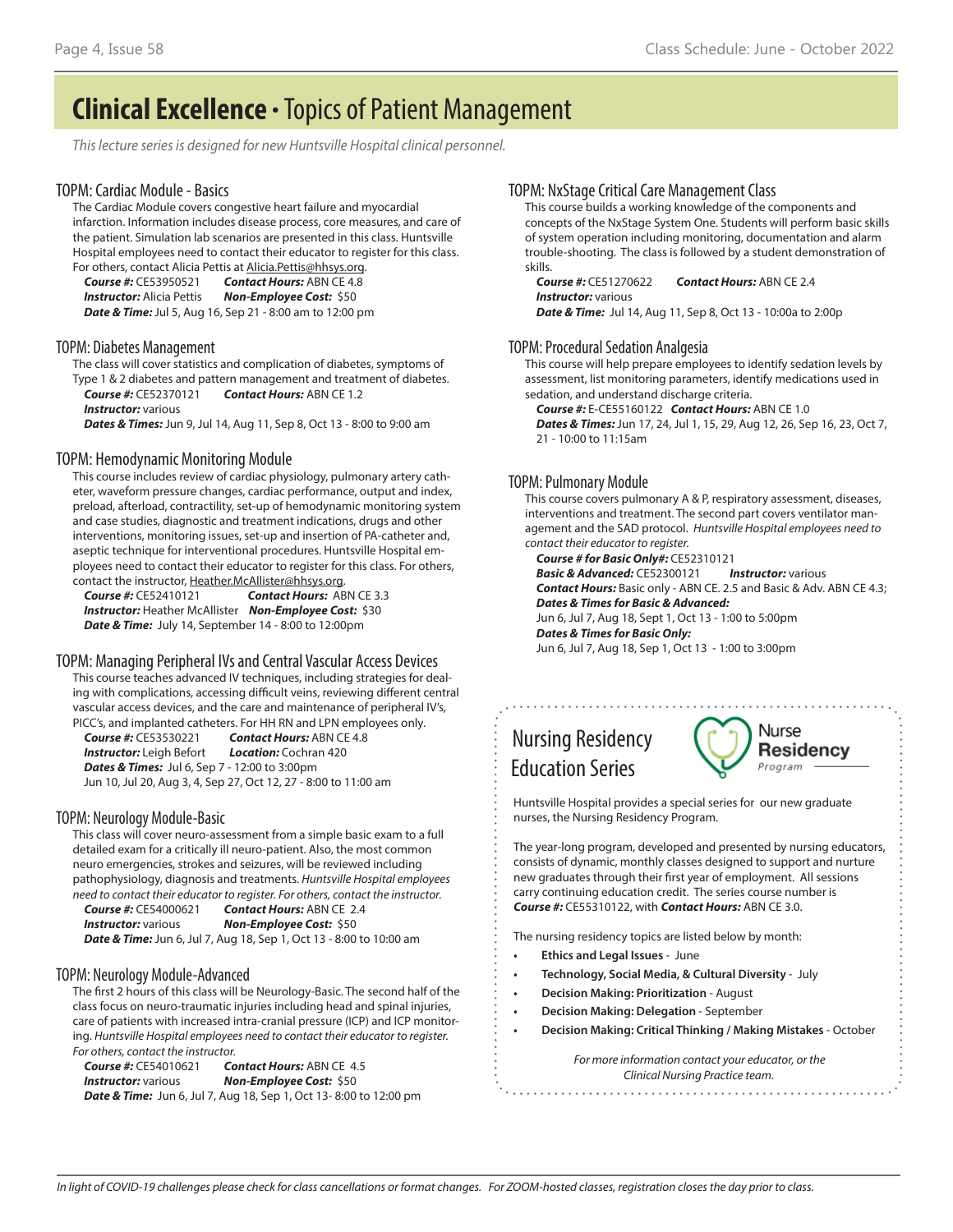#### TOPM: Rapid Sequence Intubation

This course will prepare employees to define RSI in emergent airway management, review anatomical considerations for airway intervention and explain the process for RSI. For Huntsville Hospital employees only. **Course #:** CE53260121 **Contact Hours:** ABN CE 1.2

**Instructor:** various

**Date & Time:** Jun 17, 24, Jul 1, 15, 29, Aug 12, 26, Dep 16, 23, Oct 7, 21- 11:15am to 12:00 pm

#### TOPM: The Renal System

The class will cover nursing assessment of normal renal functions; define, compare, assess acute, and chronic renal failure and discuss case studies.

**Course #:** CE52340121 **Contact Hours:** ABN CE 1.8 **Instructor:** various

**Date & Time:** Jun 9, Jul 14, Aug 11, Sep 8, Oct 13 - 9:00 to 10am

#### TOPM: Skin Care & Basic Wound Care

This course will prepare nurses to identify pressure injury stages and understand wound assessment, and the vital components of the healing. The course also covers documentation, the braden scale, and psychosocial issues experienced by an ostomate.

**Course #:** CE53371020 **Contact Hours:** ABN CE 2.4 **Instructor:** Cyndy McCombs **Madison Hospital:** Jul 7, Oct 14 - 9:30 to 11:00am **Huntsville Hospital:** Jun 10, Jul 20, Aug 4, Sep 27, Oct 27 - 2:00 to 4:00pm

#### TOPM: Stop Sepsis: Sepsis Pathophysiology and Sepsis Screening

This course will prepare nurses on early recognition of sepsis, sepsis screening, and sepsis core measure requirements.<br>Course #: CE53910521 Contact Hours: ABN

**Contact Hours: ABN CE 2.4 Instructor:** Carissa Hicks

**Madison Hospital:** Jul 7, Oct 14 - 9:30 to 11:00 am **Huntsville Hospital:** Jul 20, Aug 4, Sep 27, Oct 27 - 12 to 2pm

### Advanced Practice Provider Education Series

The Advanced Practice Providers (APP) Series provides monthly education opportunities which carry Category 1 CME as well as ACCN credits. Many of these live lectures are available to attend in person or over ZOOM. After the initial lecture is held, many of these courses are available as computer-based courses, in NetLearning. Dates for the upcoming APP Series are listed below. Please check NetLearning for specific topics as they become available:

**Course #:** CE/CME6900922, E-CME6900922 **Contact Hours:** ABN CE 1.2; CME 1.0 **Dates & Times:** June 16, July 7, 21, Aug 11, 25, Sep 8, 22 - 5:30 to 6:30pm

Registration and the growing online CBL course catalog can be accessed in NetLearning, search **E-CME6900922**.

### Quality · Journey to Zero

#### HRO: Putting Patient Safety Culture to Work **(ZOOM)**



This foundational class is designed for all employees of the Health System, covering high-reliability practices to improve safe, effective, patient-centered care.

The course imparts the importance and use of Universal Relationship Tools and Reliability Tools. The course is only open to employees, and is required for all staff. Please note, those participating in

Clinical Orientation will have this class during their orientation. **Course #:** CE54580121 **Contact Hrs:** ABN CE 3.0, ANCC CE 2.5

**Dates & Times:** Currently this class is provided over ZOOM

- June 17, 30, July 8, 26, Sep 9, 27, Oct 12, 21 - 8:30 to 11:00 am;
- June 30, July 18, 26, Sep 12, 27, Oct 12, 24 - 1:00 to 3:30 pm

### **Quality · Accreditation Series**

#### **NEW**: Mock Surveyor Training **(ZOOM)**

This course covers key skills for conducting mock surveys in the healthcare setting, and encourage learning with staff involved in the mock survey. The instructor covers the core regulations for Joint Commission and CMS; and the more practical ways to best maintain survey readiness.

**Course #:** CE54140222 **Contact Hours:** ABN CE 2.4 **Instructor:** Lyn Tipton **Dates & Times:** August 25 - 1:00 to 3:00pm

#### Accreditation Briefing

These 30 minute sessions are offered exclusively to Huntsville Hospital employees. The instructor covers the current changes in the Joint Commission and CMS rules, problematic survey areas, and standards and Medicare Conditions of participation to maintain survey readiness.

**Course #:** CE50900622 **Contact Hours:** ABN CE 1.2 **Instructor:** Lyn Tipton

**Times and dates will be in NetLearning, and posted on Pulse.**

#### Accreditation Update

During this class, participants will examine Joint Commission and CMS Survey readiness, learn of interventions to maintain continuous readiness, and discuss environment of care and Life Safety issues that affect a survey. This course is offered to Huntsville Hospital employees only.

**Course #:** CE50900620 **Contact Hours:** ABN CE 1.2 **Instructor:** Lyn Tipton

**Times and dates will be in NetLearning, and on Pulse.**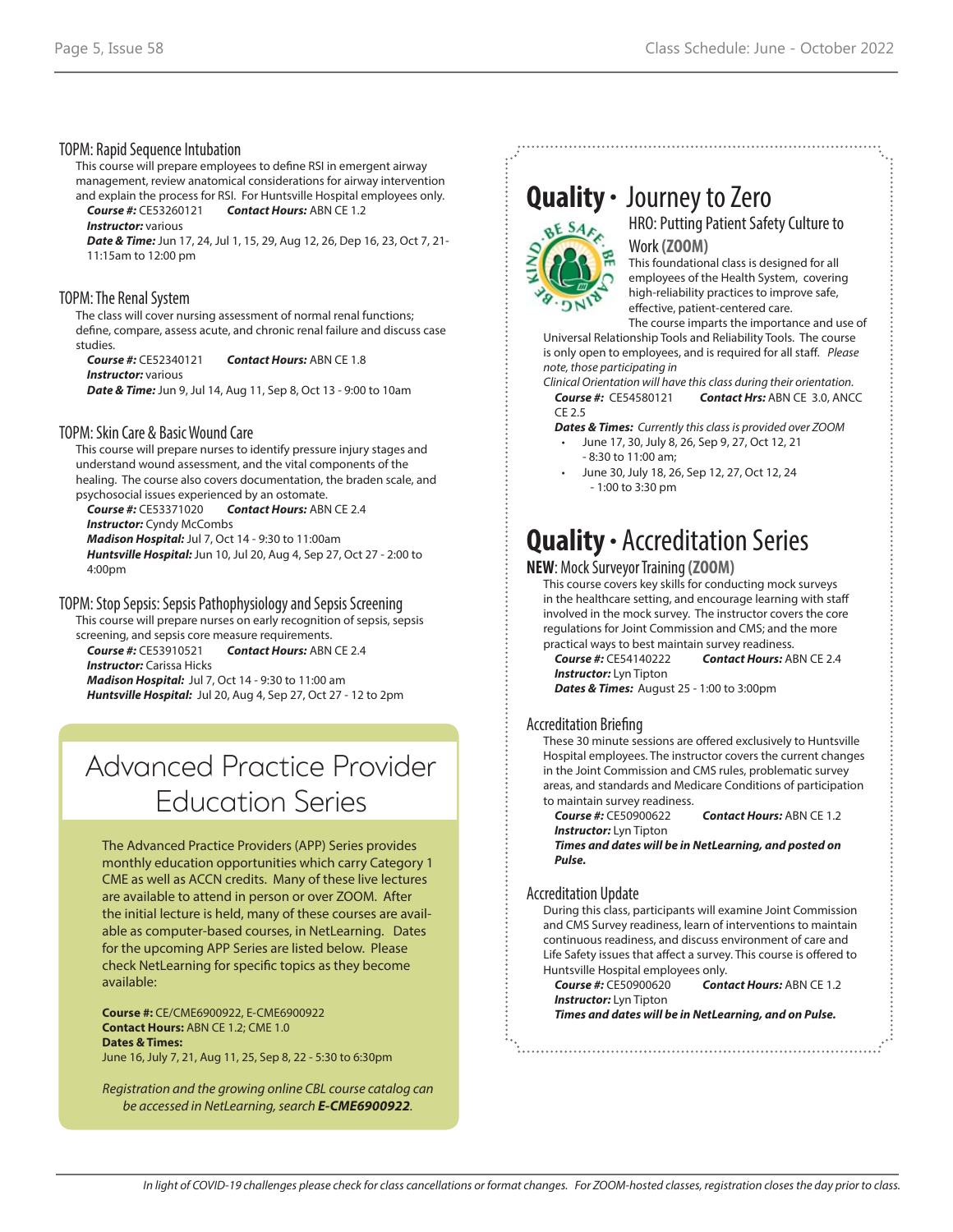### **American Heart Association Training**

#### Requirements

Many employees are required to have current AHA Certifications for their job. These requirements are based on their roles and responsibilities in the healthcare setting. For those that work in a care setting, a minimum of BLS is required. For those providing care where procedural sedation is involved, they may be required to also be certified in advanced cardiopulmonary life resuscitation; ACLS and/or PALS. If a certification expires, the employee should not be scheduled to work until the required certification has been renewed.

#### Deadlines

Newly hired employees are required to obtain their BLS certification within 90 days of hire. Employees that are required to have an advanced certification must complete their ACLS and/or PALS within their first year in that role, or less as required by their department policy. Check with your educator or manager for departmentspecific deadlines.

#### Supporting Employees

Corporate University provides a broad number of course times, and learning tools to support student success, and for obtaining and renewing these required certifications.

If an employee happens to have a current certification from another AHA training center, the employee needs to submit their card to the AHA training center by emailing a copy to **ecard@hhsys.org,** or visiting our offices in the first floor of the Dowdle Center. This certification will be verified and added to their NetLearning education record.

### Preparing for AHA Renewal Courses

Several online computer-based courses have been developed to help students prepare for their AHA courses. These CBLs feature study guides and other review materials. These CBLs are also prerequisites for initial and renewal classes.

#### Preparing for BLS Renewal

For employees renewing BLS certification, employees need to complete the BLS HeartCode Online® prior to signing up for the BLS Skills live session.

**• BLS HeartCode Online® (CBL)**

#### Preparing for ACLS Renewal

For employees renewing their ACLS certification, first employees will be assigned an ACLS HeartCode key in NetLearning. Students also need to be prepared to renew their BLS during their MegaCode session. Prior to the MegaCode session, students need to complete:

- **AHA ACLS HeartCode Part 1**
- **E-CU9770720 Zoll Defibrillator Review (CBL)**
- **BLS HeartCode Online® (CBL)**

#### Preparing for PALS Renewal

For employees renewing their PALS certification, first employees will be assigned an PALS HeartCode key in NetLearning. Students also need to be prepared to renew their BLS during their MegaCode session. Prior to the MegaCode session, students need to complete:

- **AHA PALS HeartCode Part 1**
- **E-CU9780720 Zoll Defibrillator Review (CBL)**
- **BLS HeartCode Online® (CBL)**



### **AHA · Basic Lifesaving Support**

#### AHA BLS Initial Healthcare Provider

This American Heart Association course is designed for the healthcare professional, and covers Adult, Child and Infant CPR; barrier device skills and use of an AED. Participants complete the written test at the end of the course. First Aid is not offered within this course. **Course #:** BLS-1501

**Huntsville Hospital Dates & Times:** All held at the Dowdle Center

- 8:00am to 2:00pm Jun 28, Jul 9, 16, 23, Aug 5, 6, 13, 19, 20, Sep 2, 3, 16, 17, 24, Oct 8, 15, 22, & 29
- 8:00am to 12:00pm Jul 1, 14, 26, Aug 9, Sep 14, Oct 21, 25
- 8:30am to 12:00pm Jun 8, 10, 14, 16, 21, 24, Jul 5, 10, 12, Aug 2, 7, 16, 23, Sep 1, 6, 11, 20, Oct 4, 11, 16, 18, & 28
- 1:00 4:30pm Jul 10, Aug 7, Sep 11, 12, 18, 29, Oct 16

#### **Madison Hospital Dates & Times:**

8:00am to 12:00 pm - Jun 6, Jul 14, Aug 16, Sep 8, & Oct 10

**Special Note:** All enrollments not filled 10 minutes before the class start time, will be filled by walk-ins on a first-come, first-serve basis.

#### AHA BLS Healthcare Provider Renewal Skills Check

This AHA course is designed for the healthcare professional, and covers Adult, Child, and Infant CPR; barrier device skills, and use of AED. This course has an online prerequisite, the **BLS HeartCode Online® (CBL)** to review materials, and complete the written test. Once completed students sign up for a follow up AHA BLS Renewal Skills Check session in NetLearning, a live class where students will demonstrate skills to complete their renewal. Participants need to bring their completion certificate for the **BLS HeartCode Online® (CBL)** and their expiring BLS card.

**Course #:** AHA BLS Renewal Skills Check **Hours:** 1.0

#### **Huntsville Hospital Times & Dates:**

- 8:00 to 9:00am; 9:00 to 10:00am; 10:00 to 11:00am Jun 15, 22, 29, 30, Jul6, 13, 20, 27, Aug 3, 10, 24, 31, Sep 7, 21, 22, 28, Oct 5, 12, 19, 20, & 26
- 12:30 to1:30pm; 1:30 to 2:30pm; 2:30 3:30pm Jun 15, 22, 30, Jul 6, 13, 20, Aug 3, 10, 24, 31, Sep 7, 21, 22, Oct 12, 19, & 20
- 1:00 to 2:00pm; 2:00 to 3:00pm; 3:00 to 4:00pm Jul 19, Aug 2, Sep 27

#### **Madison Hospital Dates & Times:**

- 8:00 to 9:00am; 10:00 to 11:00am Jun 17, Jul 29, Aug 31, Sep 28, Oct 25
- 1:00 to 2:00pm; 3:00 to 4:00pm Jun 6, Jul 14, Aug 16, Sep 8, Oct 10 • 12:00 to 1:00; 2:00 to 3:00pm - Sep 7, Oct 25
	- **Supplies:** BLS for Healthcare Provider Student Manuals are available for purchase at the Corporate University office.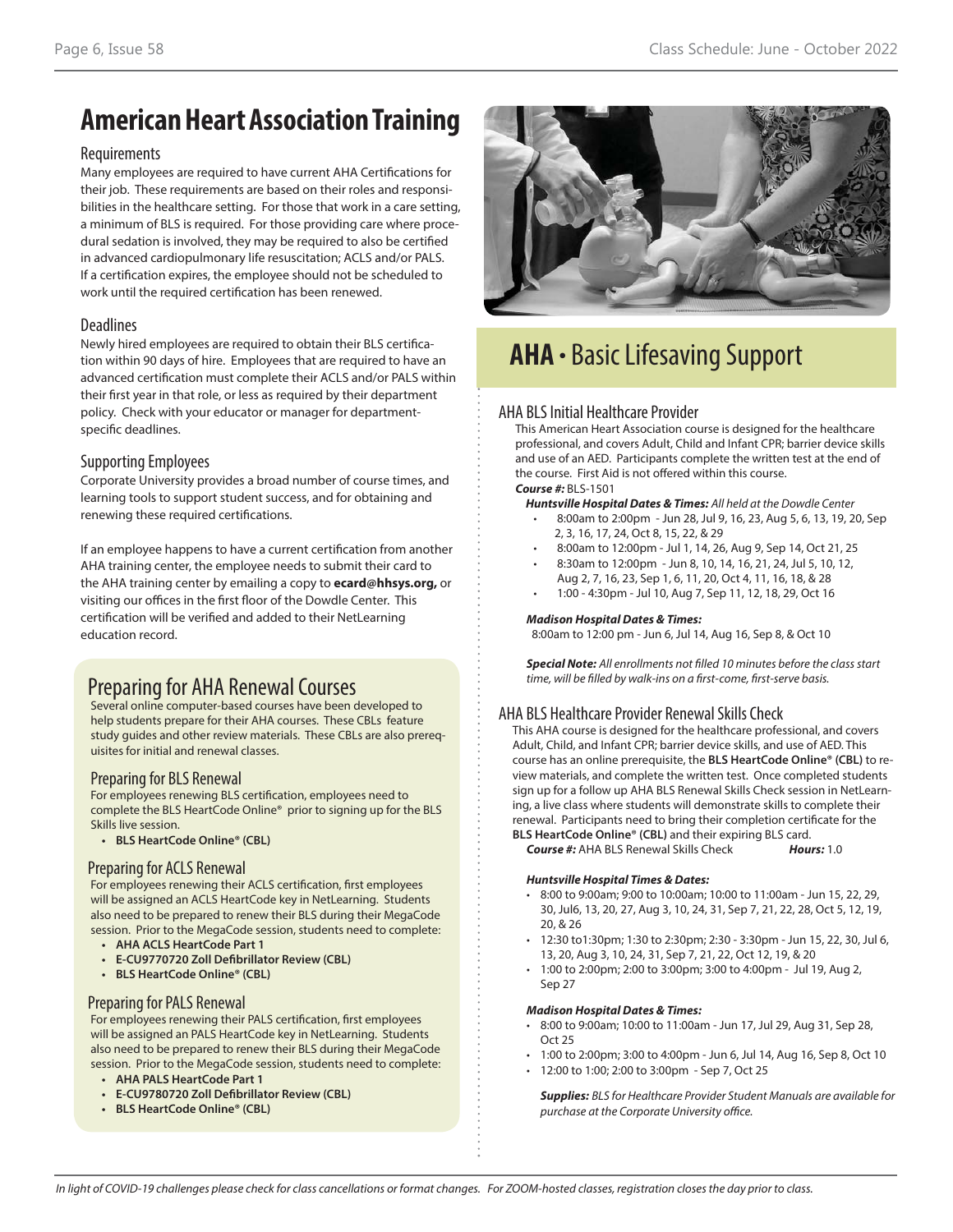### AHA • Adult Cardiovascular Life Support **AHA •** Pediatric Advanced Life Support

#### AHA ACLS Provider

This course for the healthcare professional covers adult cardiovascular arrhythmia recognition, cardiovascular drug therapy, airway management skills, and Zoll defibrillator skills. Students will need to successfully complete online pre-requisites in NetLearning and the AHA Pretest on AHA's website, followed by attending the AHA ACLS Provider class. **Prerequisites:**

- **Current certification in BLS Healthcare Provider**
- **AHA Basic EKG Review (CBL) E-CE55150120-0122**
- **AHA ACLS Review (CBL) Course #: E-CE55180120-0421**
- **AHA Prerequisite Pretest:** To access the ACLS online pretest; go to www.elearning.heart.org choose "pre-course self assessment and pre-course work" and proceed with the test. Students must have score of 70 or above, and bring copies of their score sheet and certificate to class.

**Course #:** CE55380722 **Hours:** ABN CE 4.8 **Employee Cost:** \$100 (if not required for your work) **Non-Employee Cost:** \$200 **Affiliates Cost:** \$195 **Supplies:** \$50 ACLS Textbook; \$35 ECC Handbook

**Huntsville Hospital Dates & Times:**

July 7, Aug 25 Sep 8 - 8:00am to 12:00pm, 1:00 to 5:00pm Oct 6 - 1:00 to 5:00pm

#### AHA ACLS HeartCode Part I (~4-8 hours online)

This course is a web-based, self-paced didactic course, with the written test included. Once the Part I online course is done, the student must complete another online module on the Zoll defibrillator and then enroll him/herself in the Skills Check associated with that certification within 60 days.

#### **Prerequisites:**

ACLS course materials can be purchased at Corporate University **Supplies:** \$35 (Handbook) and/or \$50 (Textbook)

**Employee Cost** (if not covered by unit)

**Non-employee Cost:** \$144 + \$75 skills fee and supplies (as needed). ACLS online module for non-employee must be purchased from AHA. **Note:** Computers available at Corporate University Monday through Friday from 8:00 am to 4:00 pm.

#### AHA ACLS MegaCode Skills Check Off (with BLS Skills Check Off )

This course is the completion of ACLS HeartCode Renewal after ACLS HeartCode Part 1. Students have 60 days to complete skills check-off after finishing Part 1 and receiving the certificate of completion. For non-employees, to register, contact Corporate University at (256) 265- 8025.

#### **Prerequisites:**

- **BLS HeartCode Online® (CBL)**
- **E-CU9770720 Zoll Defibrillator Review (CBL)**
- **AHA ACLS HeartCode Part I**

**Course #:** ACLS-7000920+ **Non-Employee Cost:** \$75

#### **Huntsville Hospital Dates & Times:**

 June 14, 22, July 6, 28, August 16, 23, Sep 7, 20, 21, Oct 11, 27 - 8:00 to 8:30am; 8:30 to 9:00am; 9:00 to 9:30am; 9:30 to 10:00am; 10:00 to 10:30am; 10:30 to 11:00am; 11:00 to 11:30am; 1:00 to 1:30pm; 1:30 to 2:00pm; 2:00 to 2:30pm; 2:30 to 3:00pm; 3:00 to 3:30pm; 3:30 to 4:00pm; 4:00 to 4:30pm

#### **Madison Hospital Dates & Times:**

 June 16, July 15, September 7, October 24 - - 8:00 to 9:00am; 9:00 to 10:00am; 10:00 to 11:00am July 15, - 11:00 to 12:00pm June 16, August 30, September 27 - 12:00 to 1p; 1:00 to 2:00pm June 16, August 30, September 27 - 2:00 to 3:00pm June 16, August 30 - 3:00 to 4:00pm June 16 - 4:00 to 5:00pm

#### AHA PALS Provider

This course for the Healthcare Professional covers pediatric cardiovascular rhythm interpretation, cardiovascular drug therapy, airway management skills and Zoll defibrillator skills. Students will need to successfully complete online prerequisites in NetLearning and the AHA Pretest on AHA's website followed by attending the AHA PALS Provider class.

**Prerequisites:**

- **Current certification in BLS Healthcare Provider**
- **AHA Basic EKG Review (CBL) E-CE55150120-0122**
- **AHA PALS Review (CBL) Course #: E-CE51161018-0421**
- **AHA Prerequisite pretest:** To access the PALS online pretest; go to www.elearning.heart.org, choose "pre-course self assessment and pre-course work" and proceed with the test. Students must have score of 70 or above, and bring copies of their score sheet and completion certificate to class.

**Course #:** CE55340722 **Contact Hours:** ABN CE 4.8 **Employee Cost:** \$100 (if not required for your work) **Non-Employee Cost:** \$200 **Affiliates Cost:** \$195 **Supplies:** Handbook \$35; Textbook \$55 **Huntsville Hospital Dates and Times:**

• Aug 18, Oct 13 - 8:00a to 12:00pm; or 1:00 to 5:00pm **Madison Hospital Dates and Times:**

- Jun 10, Aug 18, Oct 6 8:00a to 12:00pm
- Aug 18, Oct 6 1:00 to 5:00pm

#### AHA PALS HeartCode Part I (~4-8 hours online)

A web-based, self-paced didactic course, with the written test included. The course can be taken from any computer. Once the Part I online course is done, the student must sign up for an AHA Skills Check MegaCode, and complete additional prerequisites for that class; this must be completed within 60 days of completing HeartCode.

#### **Prerequisites:**

PALS course materials can be purchased at Corporate University **Supplies:** \$35 (Handbook) and/or \$55 (Textbook)

**Employee Cost** (if not covered by unit)

**Non-Employee Cost:** \$144 + \$75 skills fee + supplies (as needed) PALS online module for non-employee must be purchased from AHA. **Note:** Computers are available at Corporate University Monday through Friday from 8:00 am to 4:00 pm.

#### AHA PALS MegaCode Skills Check Off (with BLS Skills Check Off )

This course is the completion of PALS HeartCode Renewal after PALS HeartCode Part 1. Students have 60 days to complete skills check-off after finishing Part 1 and receiving the certificate of completion. For non-employees, to register, contact Corporate University at (256) 265-8025.

#### **Prerequisites:**

- **BLS HeartCode Online® (CBL)**
- **E-CU9780720 Zoll Defibrillator Review (CBL)**
- **AHA PALS HeartCode Part I**

#### **Course #:** PALS-7000412+ **Non-Employee Cost:** \$75 **Huntsville Hospital Dates & Times:**

 Jun 21, Jul 27, Aug 22, Sep 22, Oct 5, 26 - 8:00 to 9:00am, 9:00 to 10:00am, 10:00 to 11:00am,11:00 to 12:00pm, 1:00 to 2:00pm, 2:00 to 3:00pm, 3:00 to 4:00pm, & 4:00 to 5:00pm

#### **Madison Hospital Dates & Times:**

June 7, Aug 30, Sep 27, Oct 11- 8:00 to 9:30am, 9:30 to 11:00am June 7, Oct 11, 24 - 12:00 to 1:30pm, 1:30 to 3:00pm, 3 to 4:30pm July 15 - 1:00 to 2:30pm July 15 - 2:30 to 4:00pm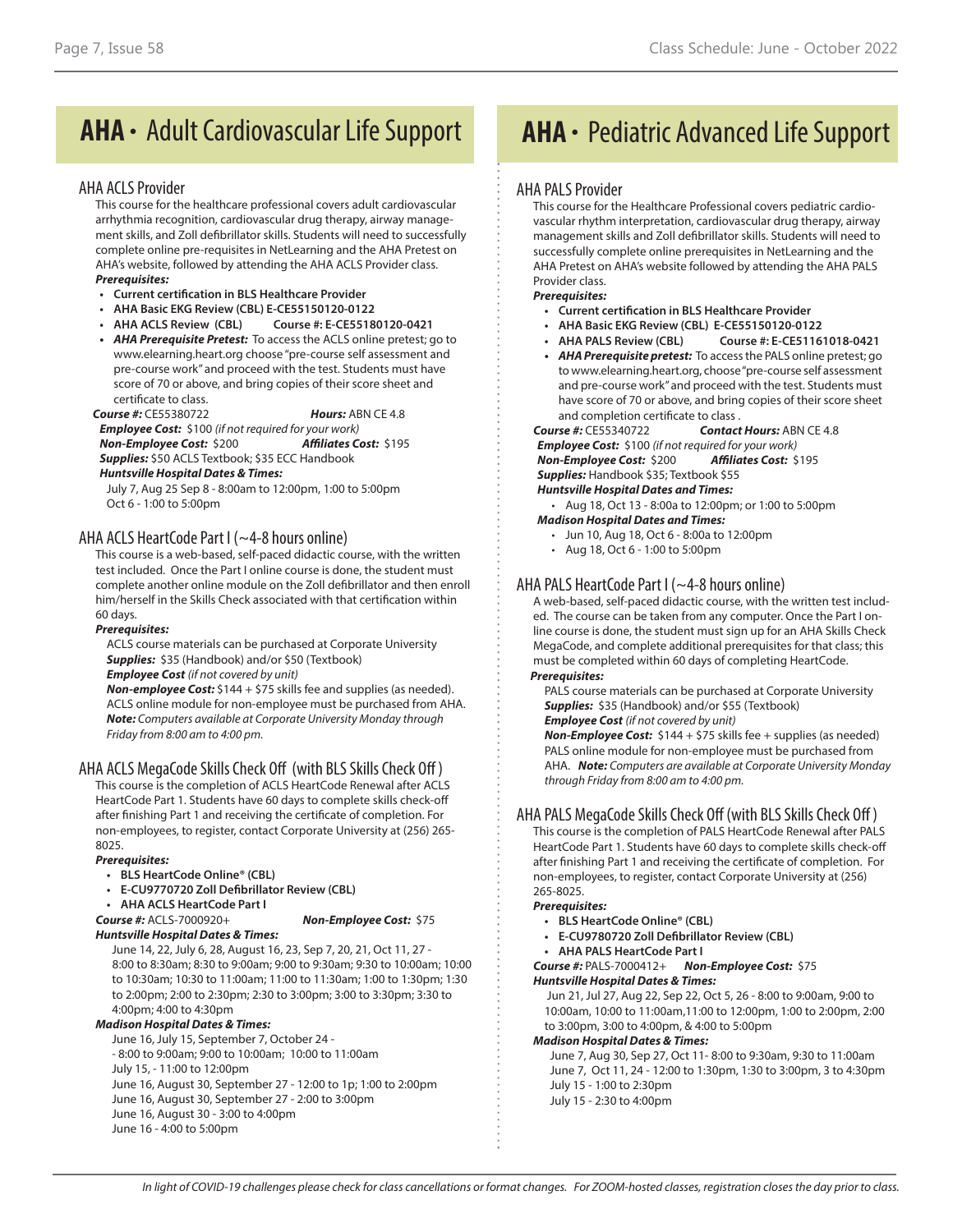### **Personal Growth & Safety**

### Personal Safety

The organization provides a series of courses designed to empower staff to be prepared to manage aggressive behavior situations and violence in the workplace. These courses support employees by providing tools to recognize and appropriately respond to aggressive behaviors. For more information on this series please contact the Safety and Security Office. The series is called "The Management of Aggressive Behavior" courses or MOAB, and they include:

#### Management of Aggressive Behavior (MOAB) Introduction

During this course, participants learn to define Management of Aggressive Behavior and identify the reason for aggressive behavior. Students also learn about steps to take such as communication and diversion strategies to address and control verbal and physical aggression, and anxiety.

**Course # for HH:** CE52820121

**Course # for MH:** MADCE52820121 **Contact Hours:** ABN CE 4.8 Please check NetLearning for dates and times

#### MOAB Introduction & Recertification

During the recertification MOAB class, participants will go through two hours of renewal training on how to recognize, reduce, and manage violent and aggressive behavior.

**Course # for HH:** CE52820121 **Contact Hours:** ABN CE 4.8 Please check NetLearning for dates and times

#### MOAB Introduction, Recertification, & Escape Eight

This class will include recertification of MOAB, as well as covering escape techniques useful in application in the hospital setting. The emphasis of techniques covered in this class emphasize escape/evade, not patient take down. Techniques covered may include: desensitizing tough, basic escort, wrist grab, hair pull, biting, and choke.

**Course #:** CE2820121 **Hours:** 1.5 Please check NetLearning for dates and times

#### MOAB Strategies for Preventing & Difussing Aggressive Behavior

This course will cover the definition and statistics related to violence in the workplace, as well as practical techniques. Participants will discuss safety resources, strategies for preventing and difussing aggressive behavior, and personal defense and safety skils.

**Course # for HH:** CE57040521 **Contact Hours:** ABN CE 9.6 **Instructor:** Various

**Date & Time:** June 1, Aug 3 - 7:00 am to 5:00pm

### **NEW: Intro to A.W.A.R.E. CBL**

 Workplace Violence is a national challenge for those that work in healthcare. Beginning in 2022 a new course has been developed to better prepare employees to identify the signs of a developing aggressive behavior and be better prepared to respond to workplace violence. This new course is available for all employees as a computer-based course (CBL) in NetLearning.

**Course #:** E-SECUR00540122



### Building Personal Professionalism

Professionalism: Putting Your Best Self Forward **(ZOOM)** Professionalism is foundational to lasting success in healthcare and in life. Participants will discuss and apply principles proven to help you be your best. This includes how to communicate in a positive, professional manner; how to develop positive relationships across the healthcare team; how to demonstrate

respect; how to be assertive not aggressive; how to assess yourself as a professional and set goals for your future. **Course #:** CE54070721 **Contact Hours:** ABN CE 2.4

**Instructor:** Myron Parks

**Date & Time:** July 7 - 1:00 to 3:00pm; Sept 8 - 9:00 to 11:00



#### Finance 101 for Leaders **(ZOOM)**

This class provides leaders an overview of the financial environment the Health System operates in, payor and reimbursement dynamics, budgeting expectations, and the role leaders have in successfully managing our financial resources. This course is recommended for those new to leadership in the organization. This course is only open to Huntsville Hospital employees.

**Course #:** CE56150922 **Contact Hours:** ABN CE 2.4 **Instructor:** John Higginbotham

**Date & Time:** July 20 - 9:00 to 11:00am; Oct 20 - 1:00 to 3:00pm

#### Time Management Five Choices for Productivity **(ZOOM)**

This course covers how to differentiate the important from less and non-important as it relates to healthcare and life. Participants will learn strategies for balancing work and life priorities; create habits to identify, schedule, and execute on high impact activities; and discuss challenges and solutions regarding effective time management in healthcare.

**Course #:** CE52400121 **Contact Hours:** ABN CE 2.4 **Instructor:** Andy Parrish **Non-Employee Cost:** \$50 **Date & Time:** July 20, September 20 - 1:00 to 3:00pm

#### **NEW** Navigating My Career Journey **(ZOOM)**

This course reviews practical ways to set the stage for career growth including: strategies for building your network, engaging a mentor for career feedback, developing your plan for career growth, and utilizing benefits that support expanded professional education.

**Course #:** CE57830622 **Contact Hours:** ABN CE 1.4 **Instructor:** Elise Taylor

**Date & Time:** Jul 22, Nov 18 - 8:30 to 9:30am; Sep 14, Oct 3 - 1:00 to 2:00pm

#### **NEW** Emotional Intelligence in the Workplace **(ZOOM)**

Emotional Intelligence is a proven critical competency in the workplace. In this course students will learn about the four key components of Emotional Intelligence (EI), hallmarks of high emotional intelligence, dangers of emotions out of check, and use these components to start building greater EI competence.

**Course #:** CE57820622 **Contact Hours:** ABN CE 2.4 **Instructor:** Elise Taylor

**Date & Time:** Sep 29 - 2:00 to 4:00pm; Nov 4, Dec 2 - 8:30 to 10:30am



L Class counts toward the annual goal for Huntsville Hospital Leaders.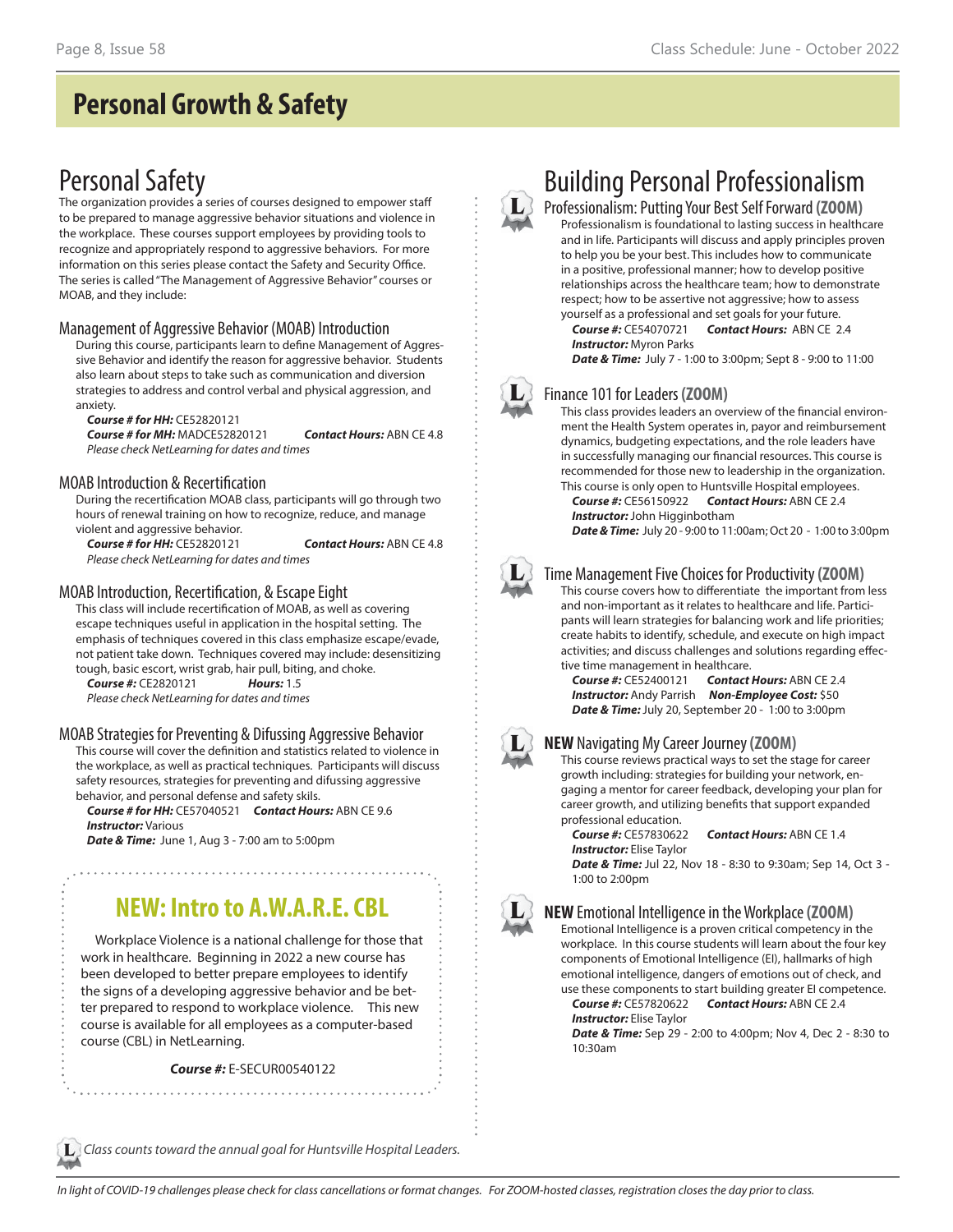### **Professional Development**

### Computer Skills

#### Microsoft Excel I/II - Basic/Intermediate

This course reviews tool-bars, menus, using a worksheet, formatting a worksheet, basic formulas and functions, formatting cells, core functions, data manipulation, and some charting. Course is open to HH employees only.

**Course #:** CU10060119+ **Hours:** 1.5

**Instructor:** Andy Parrish **Supplies:** \$5 (quick reference guide) **Date & Time:** June 3, Sept 23 - 10:30 to 12:00pm To schedule a one-on-one class, call (256) 265-8025.

#### Microsoft Excel Advanced

This course reviews the basics, and covers more advanced functions including macros, pivot tables, visual basics, and much more. For Huntsville Hospital employees only.

**Course #:** CU10180721 **Hours:** 1.5 **Instructor:** Andy Parrish **Supplies:** \$5 (quick reference quide) **Date & Time:** Aug 12, Oct 7 - 9:00 to 10:30am To schedule a one-on-one class, call (256) 265-8025.

#### Microsoft Word

This course reviews the basic functions, and capabilities of Microsoft Word, including: tool-bars, menus, formatting, page set-up and proofing tools, advanced formatting tools, tables, drawing tools. For Huntsville Hospital employees only.

**Course #:** CU9920118+ **Hours:** 1.5 **Instructor:** Andy Parrish **Supplies:** \$5 (quick reference guide) **Date & Time:** June 3, Sept 23 - 8:30 to 10:00am To schedule a one-on-one class, call (256) 265-8025.

#### Microsoft PowerPoint

This course introduces the core ways to utilize PowerPoint. This hands-on class covers the functionality of menus, building presentations, creating templates, presentation tips, animations, using multi-media materials, tables, and other best practices.

**Course #:** CU9930118+ **Hours:** 1.5 **Instructor:** Andy Parrish **Supplies:** \$5 (quick reference quide) **Date & Time:** June 20, Sep 26 - 1:00 to 2:30pm

To schedule a one-on-one class, call (256) 265-8025. **Sup plies:** \$5 (quick reference guide)

#### **HCAHPS Series (Live & ZOOM Options)**

This series is provided to share strategies for improving HCAHPS scores. Managers will learn methods used to measure customer service effectiveness, and strategies for increasing specific categories of HCAHPS scores. Featuring our Patient Experience team. This course carries leadership credit.

> **Course #:** CE54780821 **Contact Hours:** ABN CE 1.8 All sessions are scheduled for 1:00 to 2:30pm.

#### **Topics & Dates:**

- **How to Improve Your HCAHPS Scores**  June 29
- **Global Questions: Overall Hospital Rating** July 11
- **How Service Recovery Can Improve Scores**  August 24
- **Key Drivers to Performance Improvement**  September 28
- **HCAHPS and Staff Engagement**  October 26

# Frontline Refreshment

### **L** A Monthly Series for Frontline Supervisors

 This series features monthly presentations designed to inform, encourage, and even recharge frontline supervisors. **Course #:** CE55920921 **Contact Hours:** ABN CE 1.2

- JUNE 30 **Health System Pharmacy Operations (ZOOM)** featuring Michael McDaniel, Executive Director Pharmacy
- JULY 7- **Huntsville Hospital & FY2023 (ZOOM)** featuring Tracy Doughty, Huntsville Hospital President & COO
- AUGUST 18 **Health System Update (ZOOM)** featuring Jeff Samz, Health System Chief Executive Officer
- SEPTEMBER 8 **Robotics in Healthcare (ZOOM)** featuring Leesa Bailey, HH Surgical Services Coordinator
- OCTOBER 6 **Women & Childrens Operational Update (ZOOM)** featuring Elizabeth Sanders, Vice President, Women & Childrens

### Business Programs

#### EPSI New User Training **(ZOOM)**

This course introduces new users to the EPSI software, for management/staff that have been given access to the program. The class reviews accessing and drilling down on various financial metrics, as well as how to run reports and look for trending.

**Course #:** BUS0671119+ **Hours:** 1.5

**Instructor:** John Higginbotham, Misty Hankins **Date & Time:** Jul 19, Aug 16, Sep 20, Oct 18 - 10:00 to 11:30am

#### Kronos Introduction Class **(ZOOM)**

This course introduces new time and attendance editors to the Kronos time and attendance software. The class reviews time editing, ETO, transferring time to another department, correcting missed time punches, coding for budget hours, moving pay codes, editing holiday pay, worker's compensation, and much more. **(ZOOM)** 

**Course #:** BUS0681219 **Hours:** 3.5 hours **Instructor:** Scotty St. Clair

Please check NetLearning for dates and times

#### **NEW**: MyTeam Training for NetManagers

This course provides an introduction to the MyTeam features available to NetManagers. Topics covered include: Curriculum/ CBL/ Class enrollment, recording class attendance, basic reporting, and NetCompetency (if applicable).

**Course:** CU10160521 **Hours:** 1.5 hours **Date & Time:** To schedule a one-on-one class, call (256) 265-8025.

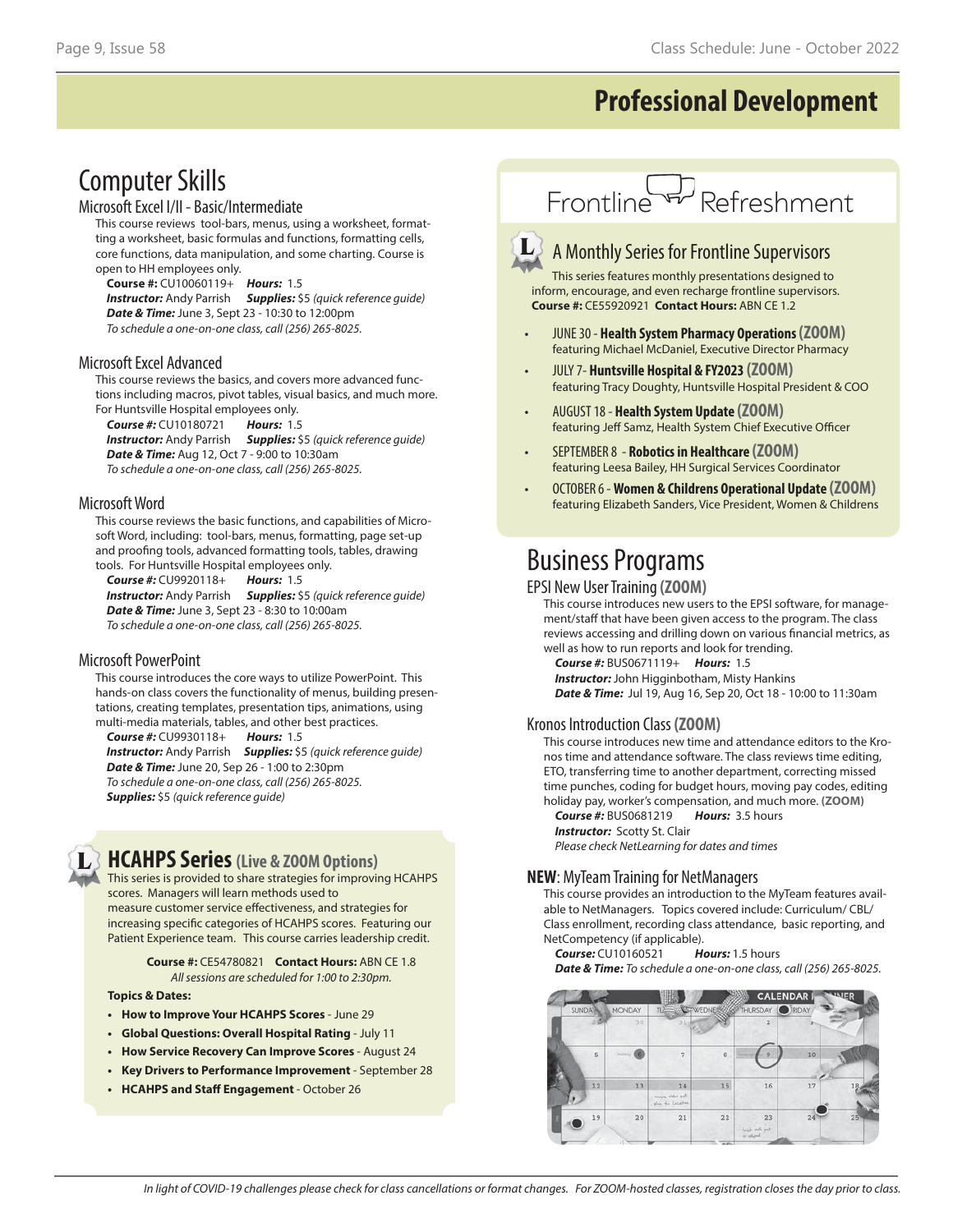## Leadership Development • Management Skills

# **III** Better Together

Diverse & United

In 2020 Huntsville Hospital expanded their commitment to diversity and inclusion as part of the organization's values and goals. As part of that expanded initiative, development opportunities have been expanded for leaders and the workforce. Two Legal Matters classes have been initiated, which are required for all leaders, but open to any staff member.



#### **Legal Matters:**

Communication to Create Inclusive Climates **(ZOOM)** This course provides leaders with a better understanding of how to increase inclusivity in their communications, navigate a difficult conversation, and discuss a development path to increase diversity in the workplace. This training is **required for all leaders**, but open to any staff member.

**Course #:** CE56830121 **Contact Hours:** ABN CE 1.8 **Instructor:** Nakimuli Davis-Primer

**Dates & Times:** Jun 28, Aug 10, Oct 19 - 1:00 to 2:30 pm; Sep 22- 8:00 to 9:30 am; July 21 - 10:00 to 11:30 am



#### **Legal Matters:** Unconscious Bias Training for Leaders **(ZOOM)**

This course provides leaders with a better understanding of how to recognize implicit bias, how it can impact decision making, and how to reduce the influence of implicit bias in the workplace. Faculty members are attorneys specialized in employment law, from the Baker Donelson law firm. This training

is **required for all leaders**, but open to any staff member. **Course #:** CE56820121 **Contact Hours:** ABN CE 1.8 **Instructor:** Nakimuli Davis-Primer **Dates & Times:** Jun 28, Oct 19 - 8:00 to 9:30 am; Aug 10 - 10:00 to 11:30 am; Jul 21, Sep 22 - 1:00 to 2:30pm;



#### Understanding Spiritual / Religious Diversity **(ZOOM)**

This course provides a better understanding of how to be aware of and respond to spiritual and religious diversity for our patient population, and resources to support healthcare professionals. **Course #:** CE57340122 **Contact Hours:** ABN CE 1.8 **Instructor:** various

**Dates & Times:** Jun 13, Aug 8, Oct 10 - 1:30 to 3:00pm

#### Increasing Cultural Sensitivity in the Healthcare Environment **(ZOOM)**

This course introduces employees to the diverse cultural makeup of our community and identifies how different cultures perceive medical emergencies and therefore what barriers may influence care of foreign-born patients.

**Course #:** CE52830921 **Contact Hours:** ABN CE 1.8 **Instructor:** Melissa Murrell **Dates & Times:** October 27 - 1:00 to 2:30pm

#### Diversity in Healthcare (CBL)

This course reviews strategies for appreciating and supporting diversity, ways to build cultural competence, and in turn provide the very best patient care. This course is **required for all employees**.

**Course #:** E-HR2120122

### HR Legal Courses **NEW: Legal Matters:**

#### Communication Challenges with Employees **(ZOOM)**

This course provides leaders with a better understanding of how to handle specific communication challenges with employees, legal issues surrounding communication, and strategies for reaching constructive outcomes. Faculty members are attorneys specialized in employment law, from the Baker Donelson law firm.

**Course #:** CE57790622 **Contact Hours:** ABN CE 1.8 **Instructor:** Rachel Barlotta/ Jenna Bedsole **Dates & Times:** August 16 - 9:00 to 10:30am; or 1:00 to 2:30pm

#### **Legal Matters:** Bullying in the Workplace **(ZOOM)**

This course provides leaders with a better understanding of how to recognize and combat workplace bullying; and legal issues surrounding this management challenge. Faculty members are attorneys specialized in employment law, from the Baker Donelson law firm.

**Course #:** CE51170722 **Contact Hours:** ABN CE 1.2 **Instructor:** Rachel Barlotta/ Jenna Bedsole **Dates & Times:** Aug 16 - 10:30 to 12:00pm; Aug 17 - 8:30 to 10:00am

#### **Legal Matters:**

#### Managing Employees in a Challenging Environment **(ZOOM)**

This course provides leaders with a better understanding of legal issues associated with managing challenging employees while keeping legal risks to a minimum. Faculty members are attorneys specialized in employment law, from the Baker Donelson law firm. **Course #:** CE51180722 **Contact Hours:** ABN CE 1.2 **Instructor:** Rachel Barlotta/ Jenna Bedsole **Dates & Times:** August 17 - 10:30 to 12:00pm

#### **Legal Matters:**

ADA & Retaliation, What You Need to Know **(ZOOM)**

In this interactive course, you will learn about the Americans with Disabilities Act and how best to comply with it. This class will cover how the law protects employees in defined "protected classes", and how leaders can help them too. The course also covers retaliation – what it means, what it looks like and how not to retaliate. The course provides insight on how harassment fits into the challenges of accommodation in the workplace. Faculty members are attorneys specialized in employment law, from the Baker Donelson law firm.

**Course #:** CE55710222 **Contact Hours:** ABN CE 1.8 **Instructor:** Rachel Barlotta/ Jenna Bedsole **Date & Time:** Aug 17- 1:00 to 2:30pm

#### A Leader's Guide to Worker's Compensation **(ZOOM)**

This class was developed to guide leaders through the management issues of worker's compensation. The participants will have an overview of worker's compensation regulation, and learn about strategies to lower worker's compensation injuries. For Huntsville Hospital managers only.

**Course #:** CE51210722 **Contact Hours:** ABN CE 1.2; ANCC CE 1.0 **Instructor:** Sherree Clark/ Jennifer Fortenberry **Dates & Times:** August 11 - 9:00 to 10:00am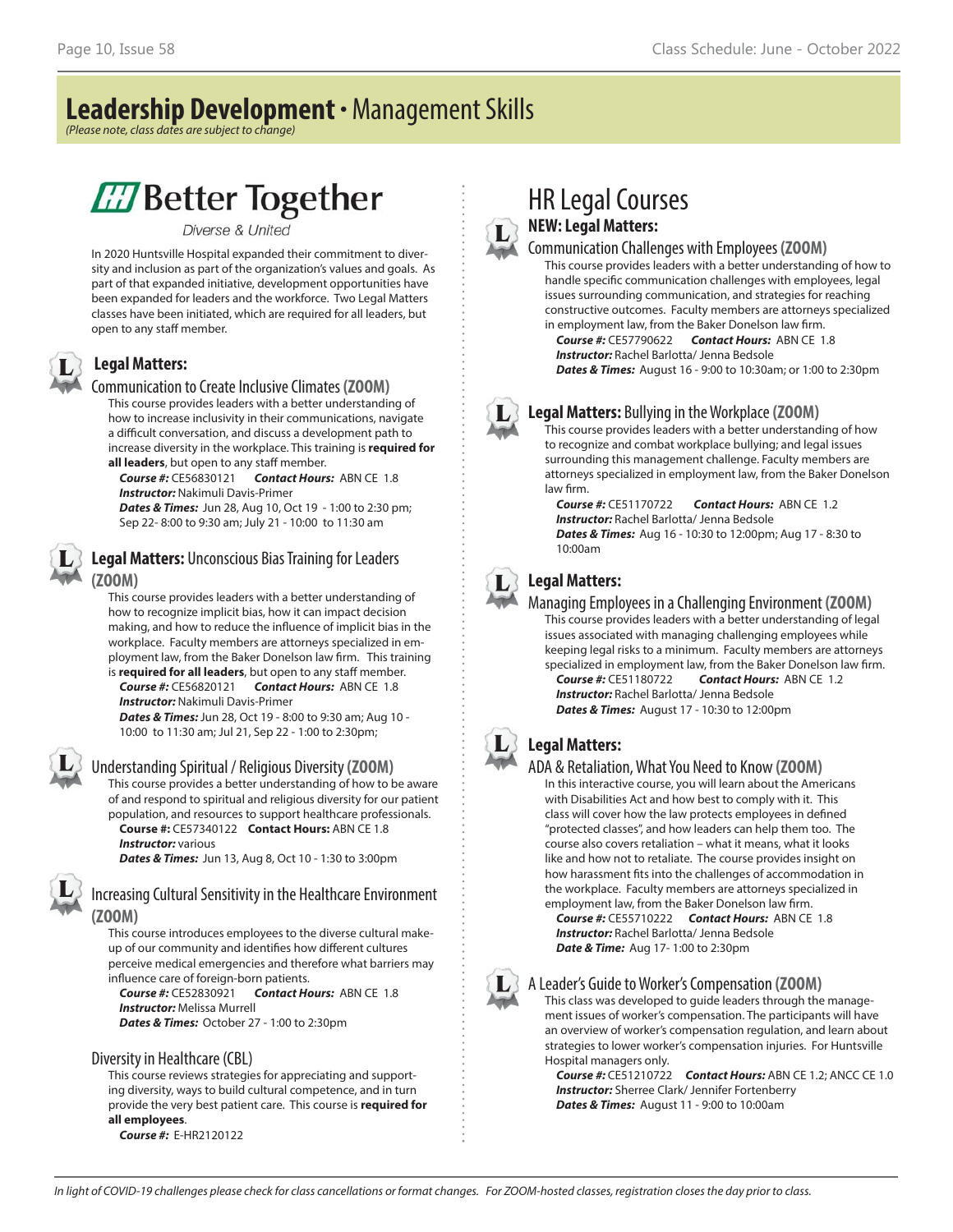

### Tools to Build a Strong Team

HRO Instilling a Fair and Just Culture **(ZOOM)**

This course is **required** and designed for leaders, covering how to incorporate Fair and Just Culture into management of staff. Additionally the class covers proper Investigation of safety events, using the PMDG algorithm to classify disciplinary actions with staff, and the appropriate paperwork for our Health System. The class includes case studies, and learning activities.

**Course #:** CE55370122 **Contact Hours:** ABN CE 3.0 **Instructors:** Cynthia Traylor, Vicky McClain **Dates & Times:** 

- June 15, Aug 3, Oct 20 8:30 to 11:00 am;
- July 13, Setp 15 1:00 to 3:30 pm



#### Corporate Communication Skills for Leaders **(ZOOM)**

Effective communication skills are critical for leadership success. This course covers key communication skills for leaders, including but not limited to: effective presentation skills, team communication strategies, business writing, and much more to support managing others.

**Course #:** CE57330122 **Contact Hours:** ABN CE 1.8 **Instructor:** Andy Parrish

**Date & Time:** Aug 24, Oct 25 - 9:00 to 10:30am; June 22 - 1:00 to 2:30pm

#### Coaching for Success **(ZOOM)**

As a leader, coaching is a critical skill you are called to share every day. This workshop reviews effective coaching communication skills, strategies to support and build up your team, and tools to maximize performance and growth. In this session you will also have an opportunity to practice coaching through case studies.

**Course #:** CE56700121 **Contact Hours:** ABN CE 2.4 **Instructor:** Cynthia Traylor

**Date & Time:** Aug 11- 1:00 to 3:00 pm; June 9, Oct 4 - 9:00 to 11:00am

#### Difficult Conversations



Healthy dialogue promotes a healthy workplace! Effectively addressing a difficult situation is a critical skill we all need to possess. This class provides skill building for managers and team members on how to discuss uncomfortable workplace issues, learn what your communication style is under stress, and how you can avoid the communication traps of silence or aggression that undermine teamwork. The course features opportunities to practice, strengthening your skills.

**Course #:** CE55260122 **Hours:** ABN CE 2.4 **Instructor:** Various **Non-Employee Cost:** \$50 **Dates & Times:** Jun 14, Oct 26 - 9:00 to 11:00am; Aug 17 - 1:00 to 3pm



#### How Great Leaders Drive Employee Engagement **(ZOOM)**

This course is focused on understanding employee engagement and the strategies for driving higher engagement in the work area. Key strategies include improving workplace climate, trust, and how to best support staff so that engagement can thrive.

**Course #:** CE50910722 **Contact Hours:** ABN CE 1.8 **Instructor:** Elise Taylor

**Dates & Times:** Jun 16, Aug 9, Sep 13 - 8:30 to 10:00am; Oct 13 - 1:00 to 2:30pm



#### **NEW:** Leading Across the Generations in Healthcare **(ZOOM)**

Understanding generational differences and the value each generation brings to a team promotes a healthy workplace. This course covers effective ways to communicate, support, and develop a multi-generational workforce while buiding teamwork.

**Course #:** CE57780622 **Contact Hours:** ABN CE 1.8 **Instructors:** Myron Parks, Andy Parrish **Dates & Times:** 

Aug 18, Sep 21, Dec 8 - 1:00 to 2:30pm; Oct 11 - 9:00 to 10:30am



#### Managing Attendance & Related Workforce Challenges **(ZOOM)**

This course provides direction for issues related to managing staff attendance. In this course, participants review the hospital and depart-specific policies, issues related to points, different types of leave, and management responsibilities with these challenges. **Course #:** CE51200722 **Contact Hours:** ABN CE 2.4 **Instructors:** Connie Poole & Paige Bastin

**Dates & Times:** July 28 - 1:00 to 3:00pm; Oct 27 - 9:00 to 11:00am

#### Real Colors Personality Workshop

The basis of this workshop is the Real Colors Personality Instrument: a user-friendly, intuitive tool that identifies our different personality types and how different personality types work as a team. **Course #:** CE55950722 **Contact Hours:** ABN CE 2.4

**Instructors:** Myron Parks, Andy Parrish, Heather Mitchell **Date & Time:** Aug 23, Sep 20, Oct 18, 20 - 9:00 to 11:00 am ; Jun 21, Jul 12 - 1:00 to 3:00pm

**To schedule a special session** email Heather.T.Mitchell@hhsys.org.

#### **NEW:** Real Colors For Leaders **(ZOOM)**

Designed for leaders, this class expands on the Real Colors Peronality Workshop to provide insight and tools to enhance teamwork while harnessing unique strengths of each personality type. Real Colors Personality Workshop is a prereququisite to attend.

**Course #:** CE57540322 **Contact Hours:** ABN CE 1.8 **Instructors:** Myron Parks, Andy Parrish, Heather Mitchell **Date & Time:** Aug 4, Oct 5- 1:00 to 2:30pm; Sep 14, Nov 16 - 9:00 to 10:30am

#### Recruiting Strategies for Leaders **(ZOOM)**

Building a strong team starts with the recruitment process. Great leaders adopt new and innovative ways to recruit talent to their team. This course covers innovative ways to recruit the best talent, utilize technology to help your search, partner with your recruiter, and take advantage of new ways to reach the applicants you seek. The course covers tools and activities for maximizing your recruiting efforts

**Course #:** CE54910821 **Contact Hours:** ABN CE 1.2; S.W. 1.0 **Instructor:** Shannon Biornseth

**Dates & Times:** Jul 13 - 10:00 to 11:00am; Sep 13 - 1:00 to 2:00pm

Selecting the Right Employee **(ZOOM)**

Part of a manager's job is to recruit, select, and cultivate a strong team. In this class leaders will learn strategies for selection the right staff. Participants will learn best practices on developing the successful candidate profile and in turn hire the right employees. The course also reviews how iCIMS supports this process.

**Course #:** CE51190222 **Contact Hours:** ABN CE 2.4; **Instructor:** Beverly Burke / Fannie Proctor **Dates & Times:** July 6 - 9:00am to 11:00am; September 7 - 1:00 to 3:00pm

Class counts toward the annual goal for Huntsville Hospital Leaders.